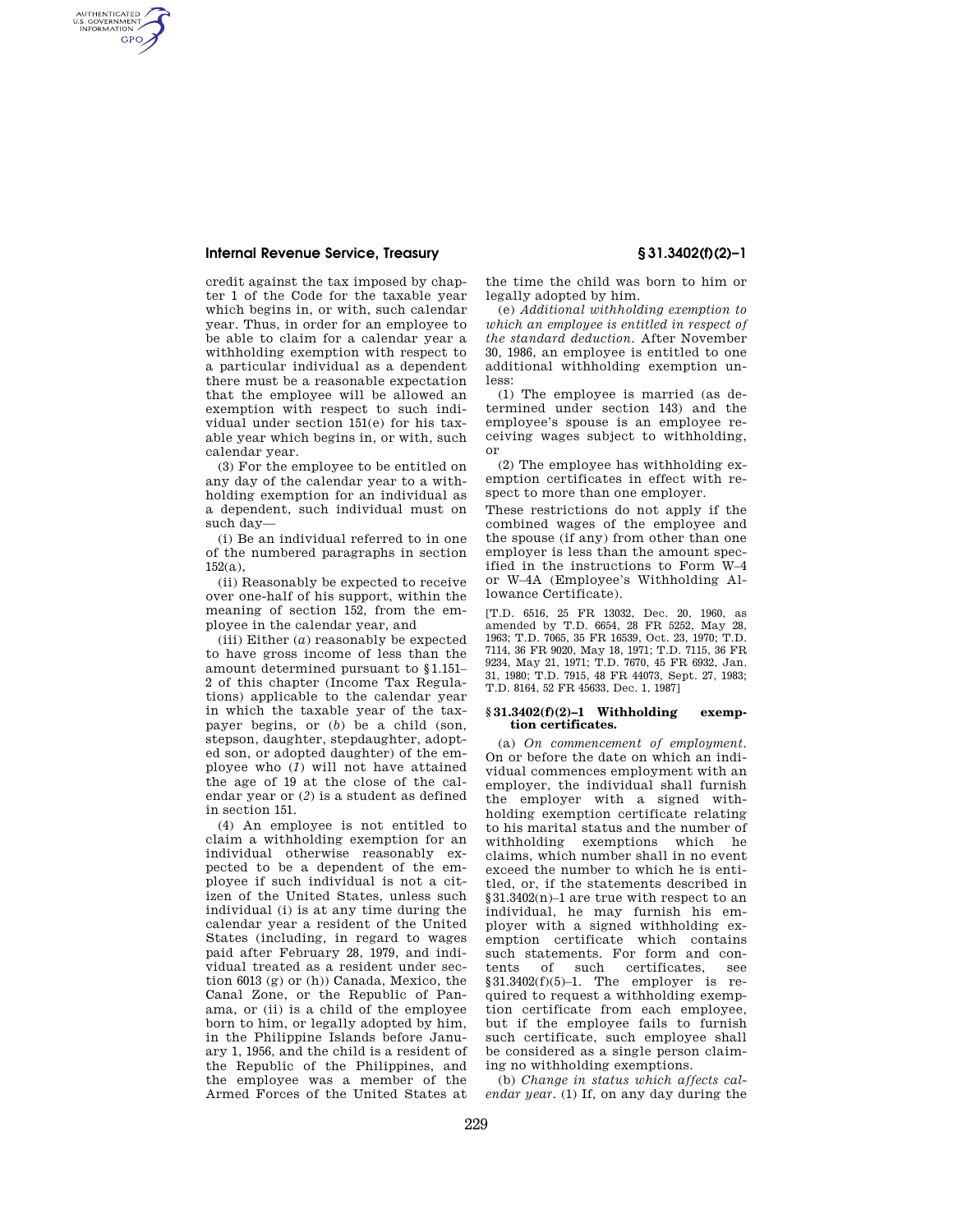calendar year, the number of withholding exemptions to which the employee is entitled is less than the number of withholding exemptions claimed by him on the withholding exemption certificate then in effect, the employee must within 10 days after the change occurs furnish the employer with a new withholding exemption certificate relating to the number of withholding exemptions which the employee then claims, which must in no event exceed the number to which he is entitled on such day. The number of withholding exemptions to which an employee is entitled decreases, for example, for any one of the following reasons:

(i) The employee's wife (or husband) for whom the employee has been claiming a withholding exemption (*a*) is divorced or legally separated from the employee, or (*b*) claims her (or his) own withholding exemption on a separate certificate.

(ii) In the case of an employee whose taxable year is not a calendar year, the employee's wife (or husband) for whom the employee has been claiming a withholding exemption dies in that portion of the calendar year which precedes the first day of the taxable year of the employee which begins in the calendar year in which the spouse dies.

(iii) The employee finds that no exemption for his taxable year which begins in, or with, the current calendar year will be allowable to him under section 151(e) in respect of an individual claimed as a dependent on the employee's withholding exemption certificate.

(iv) It becomes unreasonable for the employee to believe that his wages for an estimation year will not be more, or that the determinable additional amounts for each item under §31.3402(m)–1 for an estimation year will not be less, than the corresponding figure used in connection with a claim by him under section 3402 (m) of a withholding allowance to such an extent that the employee would no longer be entitled to such withholding allowance.

(v) It becomes unreasonable for an employee who has in effect a withholding exemption certificate on which he claims a withholding allowance under section 3402(m), computed on the

# **§ 31.3402(f)(2)–1 26 CFR Ch. I (4–1–11 Edition)**

basis of the preceding taxable year, to believe that his wages and the determinable additional amounts for each item under §31.3402(m)–1 in such preceding taxable year or in his present taxable year will entitle him to such withholding allowance in the present taxable year.

(2) If, on any day during the calendar year, the number of withholding exemptions to which the employee is entitled is more than the number of withholding exemptions claimed by him on the withholding exemption certificate then in effect, the employee may furnish the employer with a new withholding exemption certificate on which the employee must in no event claim more than the number of withholding exemptions to which he is entitled on such day.

(3) If, on any day during the calendar year, the statements described in §31.3402(n)–1 are true with respect to an employee, such employee may furnish his employer with a withholding exemption certificate which contains such statements.

(4) If, on any day during the calendar year, it is not reasonable for an employee, who has furnished his employer with a withholding exemption certificate which contains the statements described in §31.3402(n)-1, to anticipate that he will incur no liability for income tax imposed under subtitle A (as defined in  $\S 31.3402(n)-1$  for his current taxable year, the employee must within 10 days after such day furnish the employer with a new withholding exemption certificate which does not contain such statements. If, on any day during the calendar year, it is not reasonable for such an employee whose liability for income tax imposed under subtitle A is determined on a basis other than the calendar year to so anticipate with respect to his taxable year following his current taxable year, the employee must furnish the employer with a new withholding exemption certificate which does not contain such statements within 10 days after such day or on or before the first day of the last month of his current taxable year, whichever is later.

(c) *Change in status which affects next calendar year.* (1) If, on any day during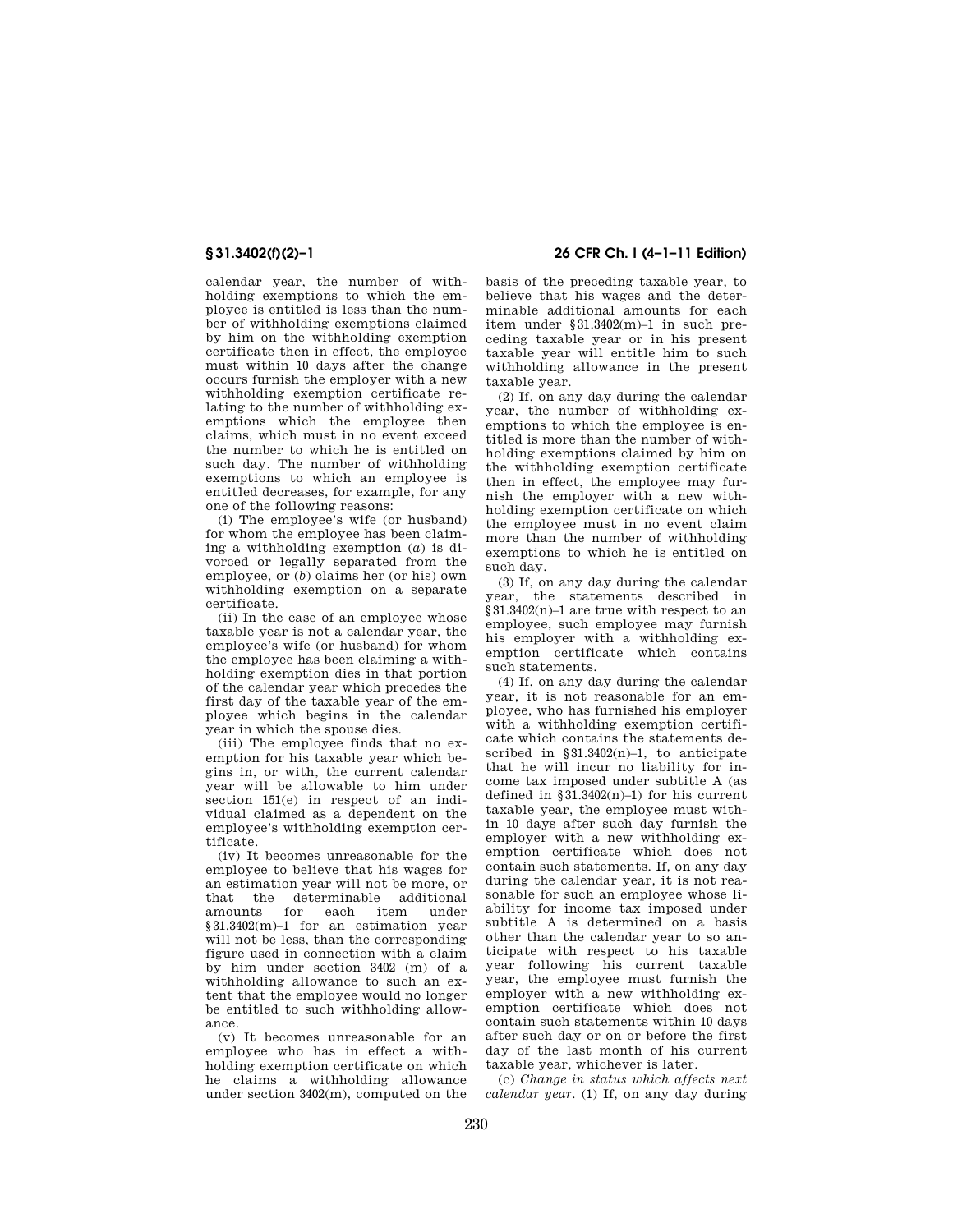## **Internal Revenue Service, Treasury § 31.3402(f)(2)–1**

the calendar year, the number of exemptions to which the employee will be, or may reasonably be expected to be, entitled under sections 151 and 3402(m) for his taxable year which begins in, or with, the next calendar year is different from the number to which the employee is entitled on such day, the following rules shall be applicable:

(i) If such number is less than the number of withholding exemptions claimed by the employee on a withholding exemption certificate in effect in such day, the employee must, on or before December 1 of the year in which the change occurs, unless such change occurs in December, furnish his employer with a new withholding exemption certificate reflecting the decrease in the number of withholding exemptions. If the change occurs in December, the new certificate must be furnished within 10 days after the change occurs. The number of exemptions to which an employee is entitled for his taxable year which begins in, or with, the next calendar year decreases, for example, for any of the following reasons:

(*a*) The spouse or a dependent of the employee dies.

(*b*) The employee finds that is not reasonable to expect that an individual claimed as a dependent on the employee's withholding exemption certificate will qualify as a dependent of the employee for such taxable year.

(*c*) It becomes unreasonable for an employee who has in effect a withholding exemption certificate on which he claims a withholding allowance under section 3402(m) to believe that his wages and the determinable additional amounts for each item under §31.3402(m)–1 for his taxable year which begins in, or with, the next calendar year will entitle him to such withholding allowance for such taxable year.

(ii) If such number is greater than the number of withholding exemptions claimed by the employee on a withholding exemption certificate in effect on such day, the employee may, on or before December 1 of the year in which such change occurs, unless such change occurs in December, furnish his employer with a new withholding exemption certificate reflecting the increase in the number of withholding exemptions. If the change occurs in December, the certificate may be furnished on or after the date on which the change occurs.

(2) If, on any day during the calendar year, it is not reasonable for an employee, who has furnished his employer with a withholding exemption certificate which contains the statements described in  $831.3402(n) - 1$  and whose liability for such tax is determined on a calendar-year basis, to anticipate that he will incur no liability for income tax imposed under subtitle A (as defined in  $$3l.3402(n)-1)$  for his taxable year which begins with the next calendar year, the employee must furnish his employer with a new withholding exemption certificate which does not contain such statements, on or before December 1 of the first-mentioned calendar year. If it first becomes unreasonable for the employee to so anticipate in December, the new certificate must be furnished within 10 days after the day on which it first becomes unreasonable for the employee to so anticipate.

(3) Before December 1 of each year, every employer should request each of his employees to file a new withholding exemption certificate for the ensuing calendar year, in the event of change in the employee's exemption status since the filing of his latest certificate.

(d) *Inclusion of account number on withholding exemption certificate.* Every individual to whom an account number has been assigned shall include such number of any withholding exemption certificate filed with an employer. For provisions relating to the obtaining of an account number, see §31.6011 (b)–2.

(e) *Invalid withholding exemption certificates.* Any alteration of or unauthorized addition to a withholding exemption certificate shall cause such certificate to be invalid; see paragraph (b) of  $§31.3402(f)(5)-1$  for the definitions of alteration and unauthorized addition. Any withholding exemption certificate which the employee clearly indicates to be false by an oral statement or by a written statement (other than one made on the withholding exemption certificate itself) made by him to the employer on or before the date on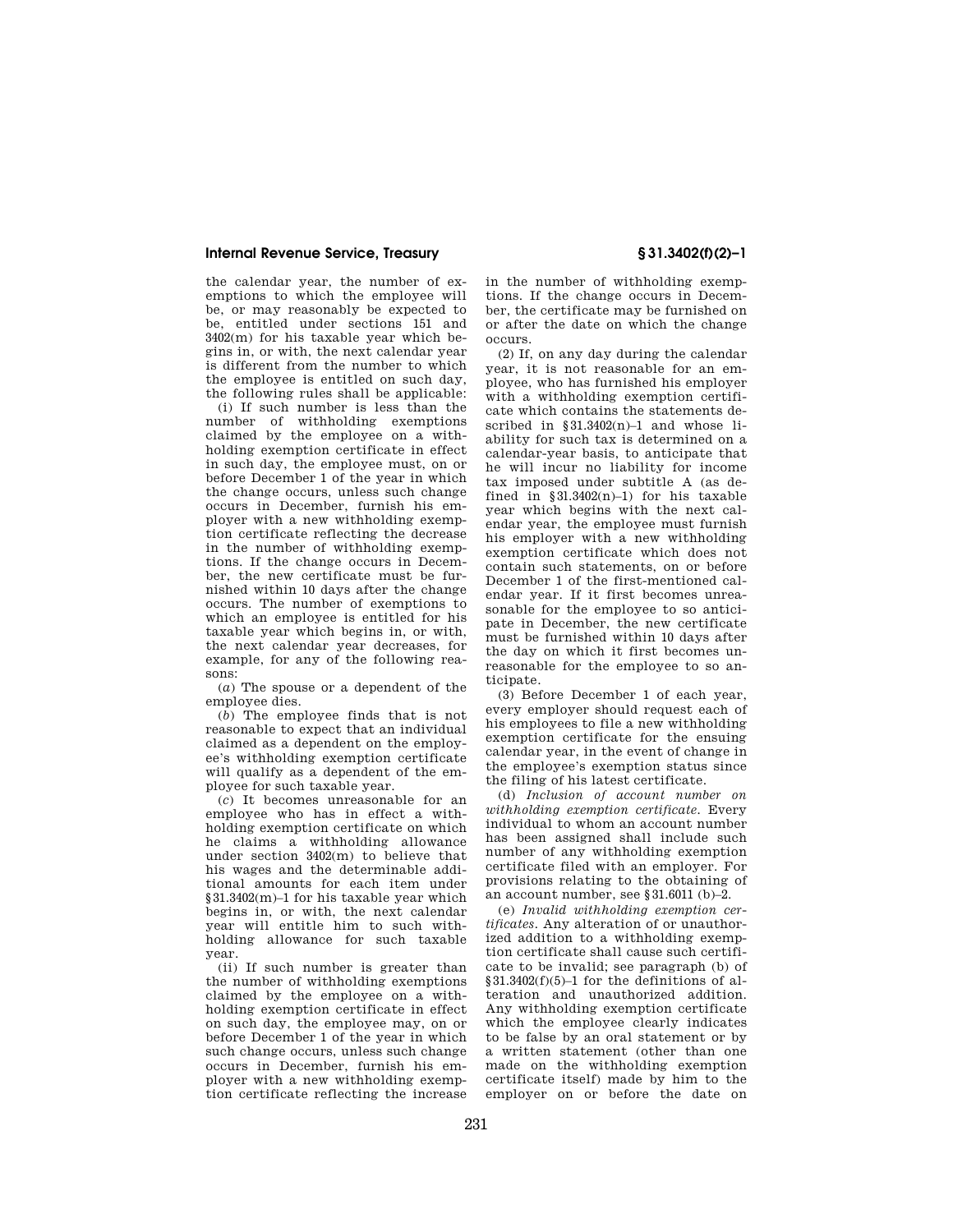which the employee furnishes such certificate is also invalid. For purposes of the preceding sentence, the term ''employer'' includes any individual authorized by the employer either to receive withholding exemption certificates, to make withholding computations, or to make payroll distributions. If an employer receives an invalid withholding exemption certificate, he shall consider it a nullity for purposes of computing withholding; he shall inform the employee who submitted the certificate that it is invalid, and shall request another withholding exemption certificate from the employee. If the employee who submitted the invalid certificate fails to comply with the employer's request, the employer shall withhold from the employee as from a single person claiming no exemptions (see §31.3402 (f)(2)-1(a)); if, however, a prior certificate is in effect with respect to the employee, the employer shall continue to withhold in accordance with the prior certificate.

(f) *Applicability of withholding exemption certificate to qualified State individual income taxes.* The withholding exemption certificate shall be use for purposes of withholding with respect to qualified State individual income taxes as well as Federal tax. For provisions relating to the withholding exemption certificate with respect to such State taxes, see paragraph  $(d)(3)(i)$  of §301.6361–1 of this chapter (Regulation on Procedure and Administration).

(g) *Submission of certain withholding exemption certificates and notice of the maximum number of withholding exemptions permitted*—(1) *Submission of certain withholding exemption certificates*—(i) *In general.* An employer must submit to the Internal Revenue Service (IRS) a copy of any currently effective withholding exemption certificate as directed in a written notice to the employer from the IRS or as directed in published guidance.

(A) *Notice to submit withholding exemption certificates.* A notice to the employer to submit withholding exemption certificates may relate either to one or more named employees, to one or more reasonably segregable units of the employer, or to withholding exemption certificates under certain specified criteria. The notice will designate the

## **§ 31.3402(f)(2)–1 26 CFR Ch. I (4–1–11 Edition)**

IRS office where the copies of the withholding exemption certificates must be submitted. Alternatively, upon notice from the IRS, the employer must make available for inspection by an IRS employee withholding exemption certificates received from one or more named employees, from one or more reasonably segregable units of the employer, or from employees who have furnished withholding exemption certificates under certain specified criteria.

(B) *Published guidance.* Employers may also be required to submit copies of withholding exemption certificates under certain specified criteria when directed to do so by the IRS in published guidance. For purposes of the preceding sentence, the term published guidance means a revenue procedure or notice published in the Internal Revenue Bulletin (see §601.601(d)(2) of this chapter).

(ii) *Withholding after submission of withholding exemption certificate.* After a copy of a withholding exemption certificate has been submitted to the IRS under this paragraph  $(g)(1)$ , the employer must withhold tax on the basis of the withholding exemption certificate, if the withholding exemption certificate meets the requirements of §31.3402(f)(5)–1. However, the employer may not withhold on the basis of the withholding exemption certificate if the certificate must be disregarded based on a notice of the maximum number of withholding exemptions permitted under the provisions of paragraph (g)(2) of this section.

(2) *Notice of the maximum number of withholding exemptions permitted*—(i) *Notice to employer.* The IRS may notify the employer in writing that the employee is not entitled to claim a complete exemption from withholding or more than the maximum number of withholding exemptions specified by the IRS in the written notice. The notice will also specify the applicable marital status for purposes of calculating the required amount of withholding. The notice will specify the IRS office to be contacted for further information. The notice of maximum number of withholding exemptions permitted may be issued if—

(A) The IRS determines that a copy of a withholding exemption certificate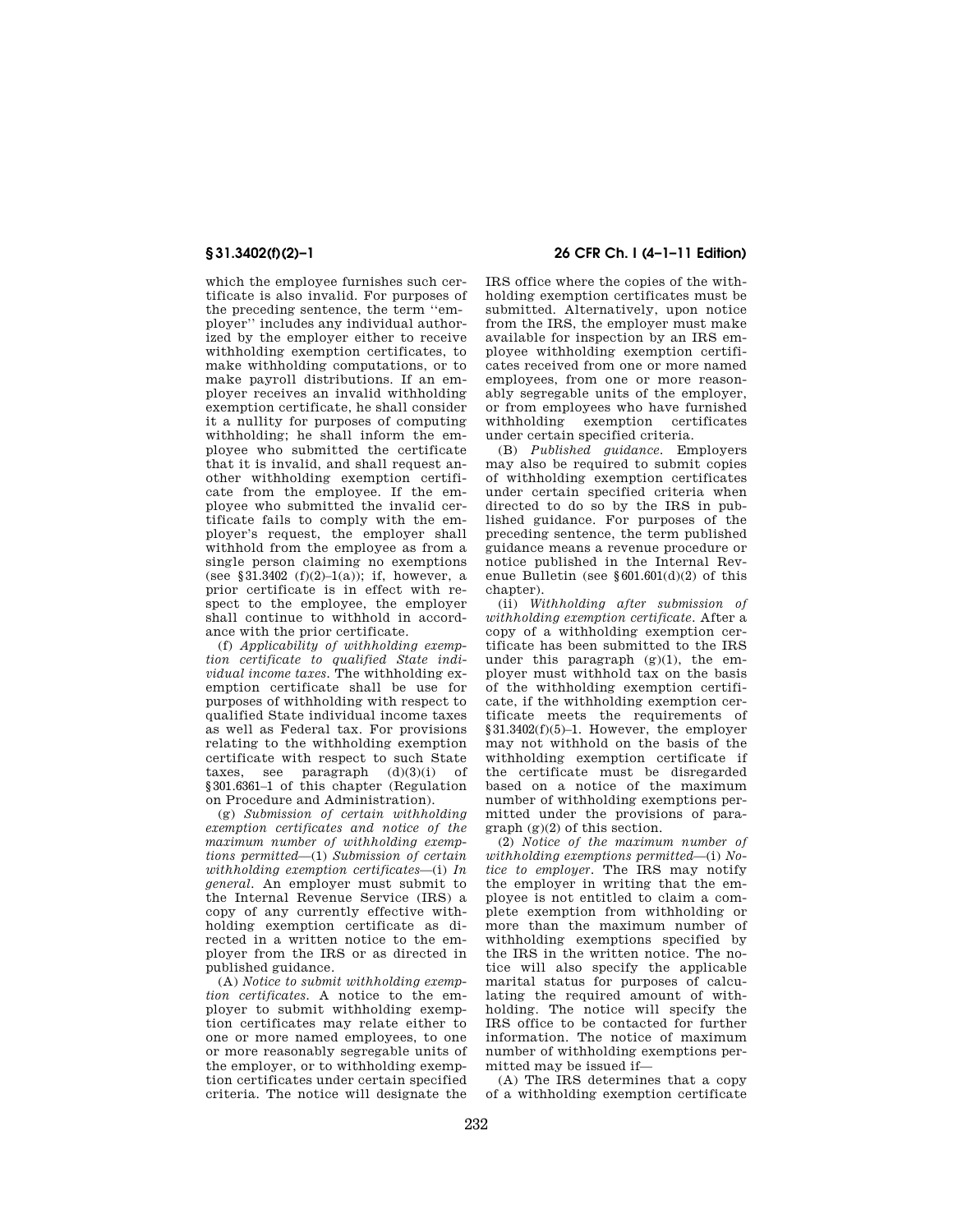## **Internal Revenue Service, Treasury § 31.3402(f)(2)–1**

submitted under paragraph (g)(1) of this section or otherwise provided to the IRS contains a materially incorrect statement or determines, after a<br>request to the employee for employee verification of the statements on the certificate, that the IRS lacks sufficient information to determine if the certificate is correct.

(B) The IRS otherwise determines that the employee is not entitled to claim a complete exemption from withholding and is not entitled to claim more than a specified number of withholding exemptions.

(ii) *Notice to employee.* If the IRS provides a notice to the employer under this paragraph (g)(2), the IRS will also provide the employer with a similar notice for the employee (employee notice) that identifies the maximum number of withholding exemptions permitted and specifies the marital status to be used for calculating the required amount of withholding. The employee notice will also indicate the process by which the employee can provide additional information to the IRS for purposes of determining the appropriate number of withholding exemptions and/ or modifying the specified marital status. The IRS will also mail a similar notice to the employee's last known address. For further guidance regarding the definition of last known address, see §301.6212–2 of this chapter. If the IRS is unable to determine a last known address for the employee, the IRS will use other available information as appropriate to mail the notice to the employee.

(iii) *Requirement to furnish.* If the employee is employed by the employer as of the date of the notice, the employer must furnish the employee notice to the employee within 10 business days of receipt. The employer may follow any reasonable business practice to furnish the copy of the notice to the employee. For purposes of this paragraph  $(g)(2)(iii)$ , the determination of whether an employee is employed as of the date of the notice is based on all the facts and circumstances, including whether the employer has treated the employment relationship as terminated for other purposes. An employee that is not performing services for the employer as of the date of the notice is

employed by the employer as of the date of the notice for purposes of this paragraph  $(g)(2)(iii)$  if—

(A) The employer pays wages with respect to prior employment to the employee subject to income tax withholding on or after the date specified in the notice;

(B) The employer reasonably expects the employee to resume the performance of services for the employer within twelve months of the date of the notice; or

(C) The employee is on a bona fide leave of absence if the period of such leave does not exceed twelve months or the employee retains a right to reemployment with the employer under an applicable statute or by contract.

(iv) *Requirement to notify the IRS.* If the employer is not required to furnish the notice to the employee under para $graph (g)(2)(iii)$  of this section, the employer must send a written response to the IRS office designated in the notice indicating that the employee is not employed by the employer.

(v) *Requirement to withhold based on the notice.* If the employer is required to furnish the employee notice to the employee under paragraph (g)(2)(iii), then the employer must withhold tax on the basis of the maximum number of withholding exemptions and the marital status specified in the notice for any wages paid after the date specified in the notice, except as provided in paragraphs  $(g)(2)(vi)$ ,  $(vii)$ ,  $(viii)$ ,  $(ix)$ , and (x) of this section. The employer must withhold tax in accordance with the notice as of the date specified in the notice, which shall be no earlier than 45 calendar days after the date of the notice.

(vi) *Employment resumes after twelve months.* If the employer is required to furnish the employee notice to the employee only pursuant to paragraph  $(g)(2)(iii)(B)$  of this section and the employee resumes the performance of services for the employer more than 12 months after the date of the notice, then the employer is not required to withhold based on the notice.

(vii) *Requirement to withhold based on an existing Form W–4.* If a withholding exemption certificate is in effect with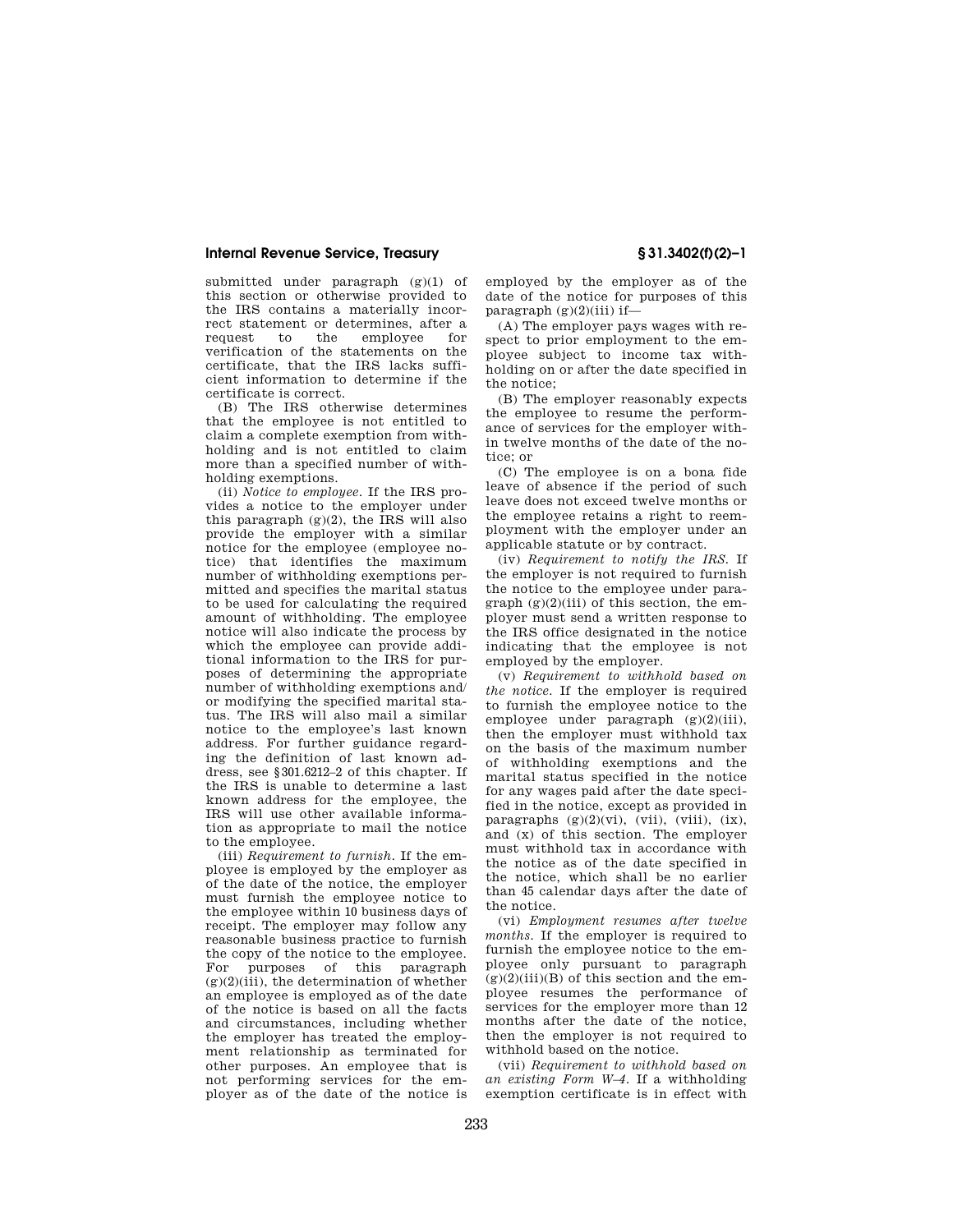respect to the employee before the employer receives a notice of the maximum number of withholding exemptions permitted under this paragraph  $(g)(2)$ , the employer must continue to withhold tax in accordance with the existing withholding exemption certificate, rather than on the basis of the notice, if the existing withholding exemption certificate does not claim complete exemption from withholding and claims a marital status, a number of withholding exemptions, and any additional withholding that results in more withholding than would result from applying the marital status and number of withholding exemptions specified in the notice.

(viii) *Modification notice.* After issuing the notice specifying the maximum number of withholding exemptions permitted and the marital status, the IRS may issue a subsequent notice that modifies the original notice (modification notice). The modification notice may change the marital status and/or the number of withholding exemptions permitted. The employer must withhold based on the modification notice as of the date specified in the modification notice.

(ix) *Requirement to withhold after termination of employment.* If the employee is employed as of the date of the notice under paragraph  $(g)(2)(iii)$  of this section but the employer or employee terminates the employment relationship after the date of the notice, the employer must continue to withhold based on the maximum number of withholding exemptions and the marital status specified in the notice or a modification notice if any wages subject to income tax withholding are paid with respect to the prior employment after such date. Furthermore, the employer must withhold based on the notice or modification notice if the employee resumes an employment relationship with the employer within 12 months after the termination of the employment relationship. Whether the employment relationship is terminated is based on all the facts and circumstances.

(x) *Requirement to withhold based on new Form W–4.* The employee may furnish a new withholding exemption certificate after the employer receives a

**§ 31.3402(f)(2)–1 26 CFR Ch. I (4–1–11 Edition)** 

notice or modification notice from the IRS of the maximum number of withholding exemptions permitted under this paragraph (g)(2).

(A) *Employee requests more withholding.* If the employee furnishes a new withholding exemption certificate after the employer receives the notice or modification notice, the employer must withhold tax on the basis of that new certificate only if the new certificate does not claim complete exemption from withholding and claims a marital status, a number of withholding exemptions, and any additional withholding that results in more withholding than would result under the notice or modification notice.

(B) *Employee requests less withholding.*  If the employee furnishes a new withholding exemption certificate after the employer receives the notice or modification notice, the employer must disregard the new certificate and withhold on the basis of the notice or modification notice if the employee claims complete exemption from withholding or claims a marital status, a number of withholding exemptions, and any additional withholding that results in less withholding than would result under the notice or modification notice. If the employee wants to put a new certificate into effect that results in less withholding than that required under the notice or modification notice, the employee must contact the IRS. The employer must withhold on the basis of the notice or modification notice unless the IRS subsequently notifies the employer to withhold based on the new certificate.

(3) *Definition of employer.* For purposes of this paragraph (g), the term employer includes any person authorized by the employer to receive withholding exemption certificates, to make withholding computations, or to make payroll distributions.

(4) *Examples.* The following examples illustrate the rules of this section.

*Example 1.* Employer U receives a notice from the IRS that identifies the maximum number of withholding exemptions permitted and specifies the marital status for Employee A. Employee A is not currently performing any services for Employer U. However, Employer U is continuing to make certain wage payments to Employee A. Employer U must furnish the employee notice